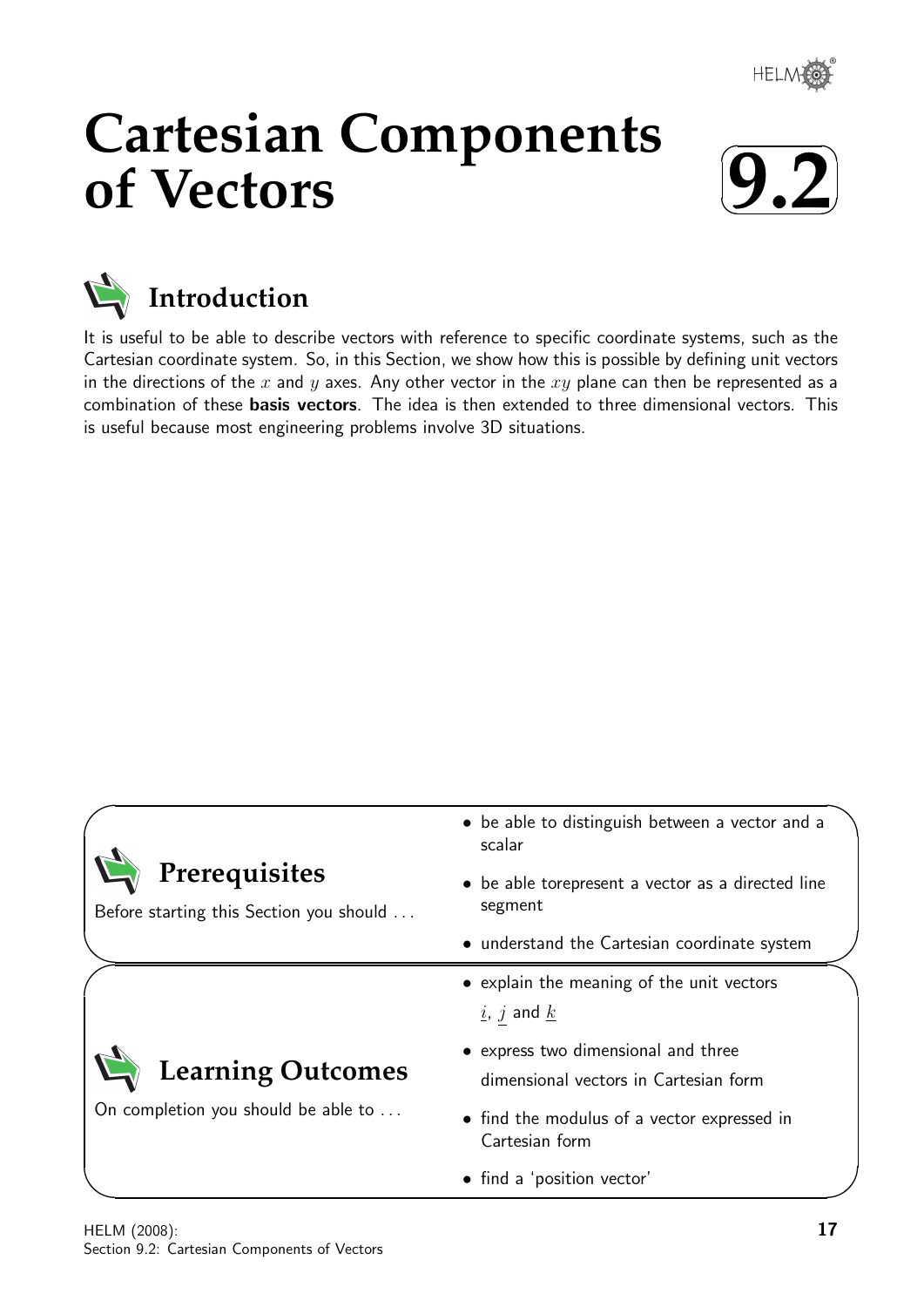# **1. Two-dimensional coordinate frames**

Figure 21 shows a two-dimensional coordinate frame. Any point  $P$  in the  $xy$  plane can be defined in terms of its  $x$  and  $y$  coordinates.



A unit vector pointing in the positive direction of the x-axis is denoted by i. (Note that it is common practice to write this particular unit vector without the hat ˆ.) It follows that any vector in the direction of the x-axis will be a multiple of i. Figure 22 shows vectors i,  $2i$ ,  $5i$  and  $-3i$ . In general a vector of length  $\ell$  in the direction of the x-axis can be written  $\ell i$ .



Figure 22: All these vectors are multiples of  $i$ 

Similarly, a unit vector pointing in the positive y-axis is denoted by  $j$ . So any vector in the direction of the y-axis will be a multiple of  $\underline{j}$ . Figure 23 shows  $\underline{j}$ ,  $4\underline{j}$  and  $-2\overline{j}$ . In general a vector of length  $\ell$ in the direction of the *y*-axis can be written  $\ell j$ .



Figure 23: All these vectors are multiples of  $j$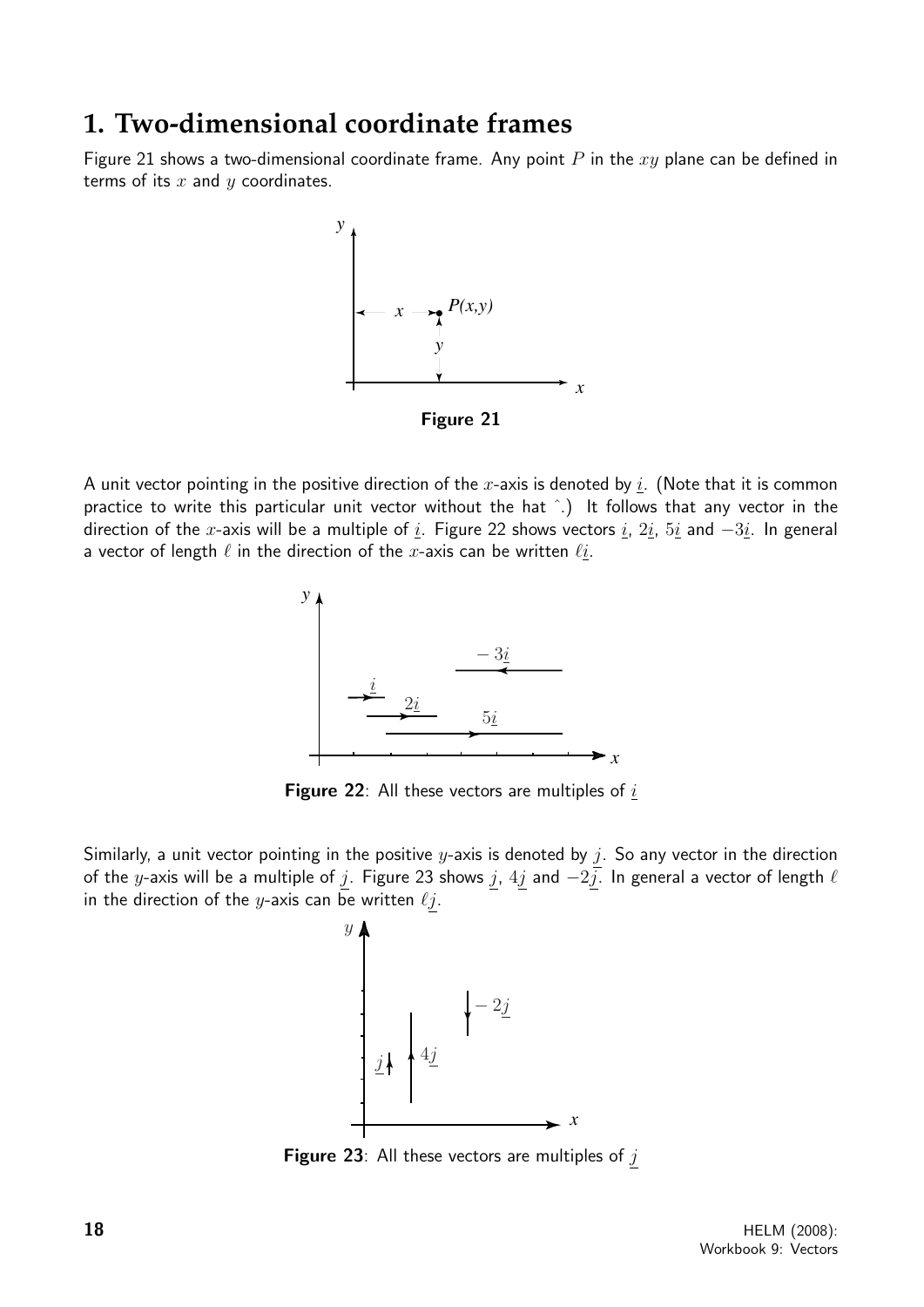



 $i$  represents a unit vector in the direction of the positive x-axis  $j$  represents a unit vector in the direction of the positive  $y$ -axis



# **Example 3**

Draw the vectors  $5i$  and  $4j$ . Use your diagram and the triangle law of addition to add these two vectors together. First draw the vectors  $5i$  and  $4j$ . Then, by translating the vectors so that they lie head to tail, find the vector sum  $5i + 4j$ .



We now generalise the situation in Example 3. Consider Figure 25. It shows a vector  $\underline{r} = \overrightarrow{AB}$ . We can regard  $\underline{r}$  as being the resultant of the two vectors  $\overrightarrow{AC} = a\underline{i}$ , and  $\overrightarrow{CB} = bj$ . From the triangle law of vector addition

$$
\overrightarrow{AB} = \overrightarrow{AC} + \overrightarrow{CB}
$$

$$
= a\underline{i} + b\underline{j}
$$

We conclude that any vector in the xy plane can be expressed in the form  $r = a\mathbf{i} + b\mathbf{j}$ . The numbers a and b are called the **components** of  $r$  in the  $x$  and  $y$  directions. Sometimes, for emphasis, we will use  $a_x$  and  $a_y$  instead of a and b to denote the components in the x- and y-directions respectively. In that case we would write  $\underline{r} = a_x \underline{i} + a_y \underline{j}$ .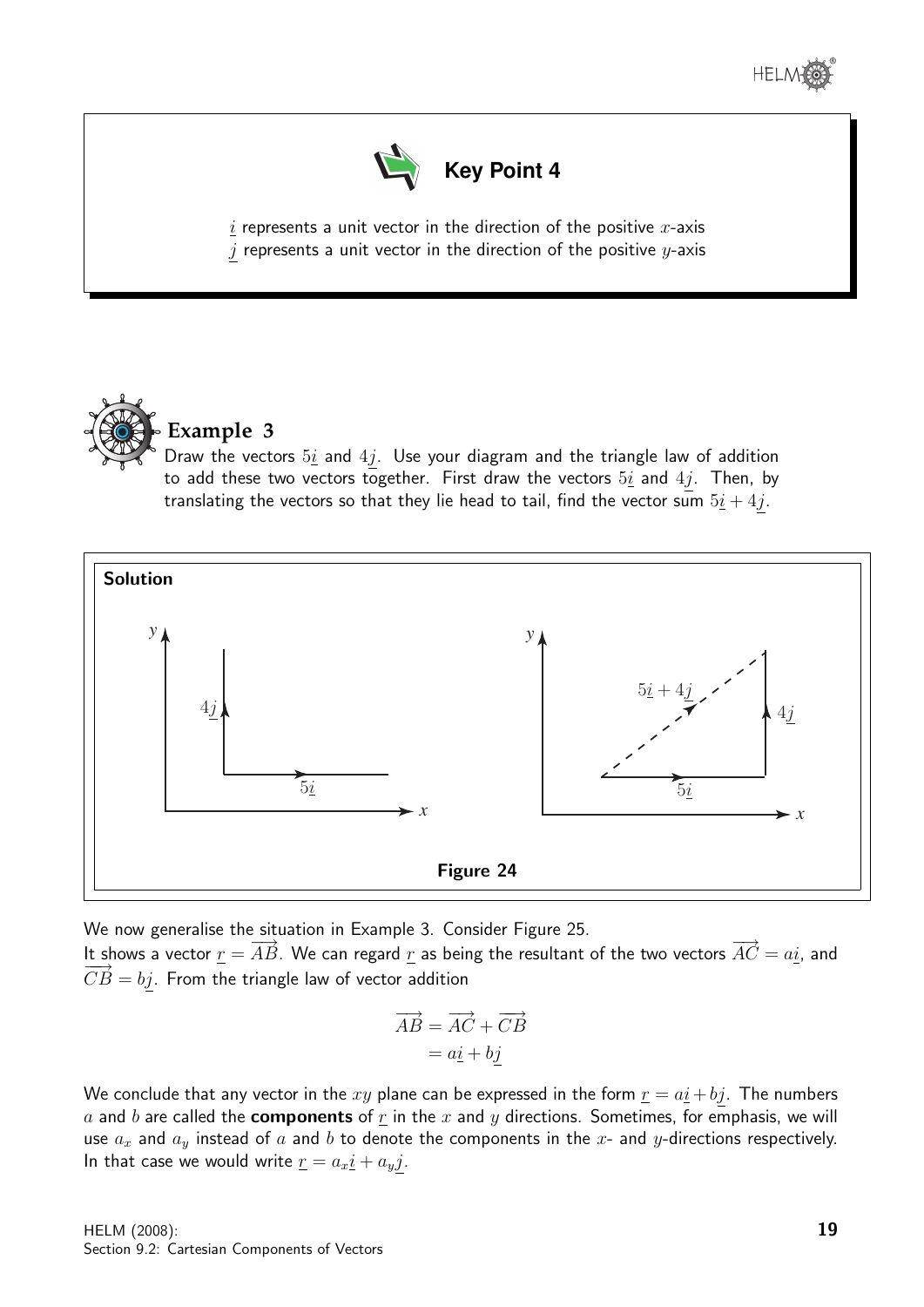

**Figure 25**:  $\underline{AB} = \underline{AC} + \underline{CB}$  by the triangle law

# **Column vector notation**

An alternative, useful, and often briefer notation is to write the vector  $\underline{r} = a\underline{i} + b\underline{j}$  in column vector notation as

$$
\underline{r} = \begin{pmatrix} a \\ b \end{pmatrix}
$$



- (a) Draw an  $xy$  plane and show the vectors  $\underline{p} = 2\underline{i} + 3\underline{j}$ , and  $\underline{q} = 5\underline{i} + \underline{j}$ .
- (b) Express  $p$  and  $q$  using column vector notation.

(c) By translating one of the vectors apply the triangle law to show the sum  $\underline{p}+\underline{q}$ .

(d) Express the resultant  $p + q$  in terms of  $\underline{i}$  and  $j$ .

(a) Draw the  $xy$  plane and the required vectors. (They can be drawn from any point in the plane):

### Your solution

(b) The column vector form of  $\underline{p}$  is  $(\frac{2}{3})$ . Write down the column vector form of  $\underline{q}$ :

# Your solution Answer

$$
\underline{p} = \begin{pmatrix} 2 \\ 3 \end{pmatrix} \quad \underline{q} = \begin{pmatrix} 5 \\ 1 \end{pmatrix}
$$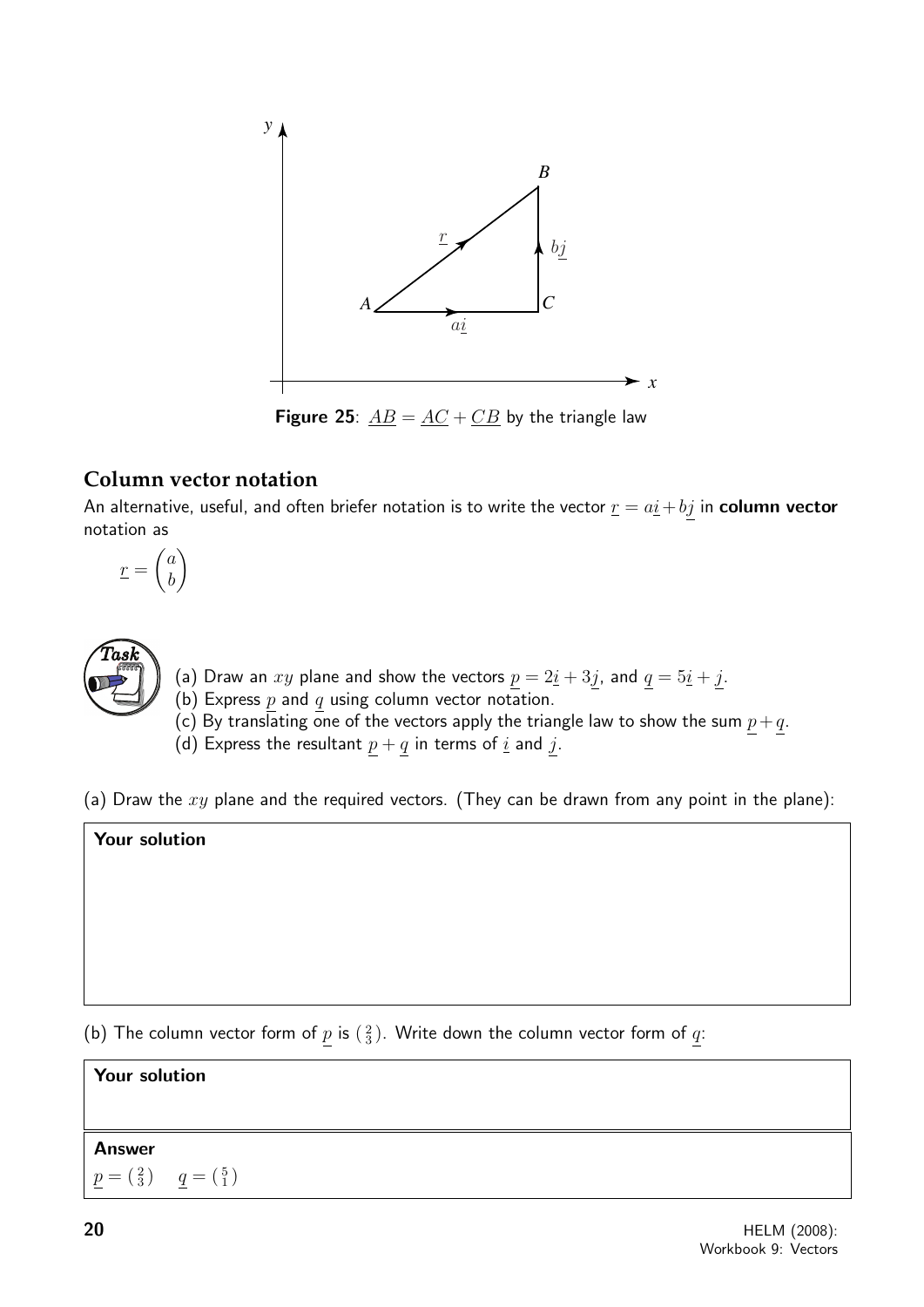

(c) Translate one of the vectors in part (a) so that they lie head to tail, completing the third side of the triangle to give the resultant  $p + q$ :



(d) By studying your diagram note that the resultant has two components  $7\underline{i}$ , horizontally, and  $4\underline{j}$ vertically. Hence write down an expression for  $p + q$ :

| Your solution |  |
|---------------|--|
|               |  |
| <b>Answer</b> |  |
| $7i + 4j$     |  |

It is very important to note from the last task that vectors in Cartesian form can be added by simply adding their respective  $\underline{i}$  and  $j$  components.

Thus, if  $\underline{a} = a_x \underline{i} + a_y \underline{j}$  and  $\underline{b} = b_x \underline{i} + b_y \underline{j}$  then

$$
\underline{a} + \underline{b} = (a_x + b_x)\underline{i} + (a_y + b_y)\underline{j}
$$

A similar, and obvious, rule applies when subtracting:

$$
\underline{a} - \underline{b} = (a_x - b_x)\underline{i} + (a_y - b_y)\underline{j}.
$$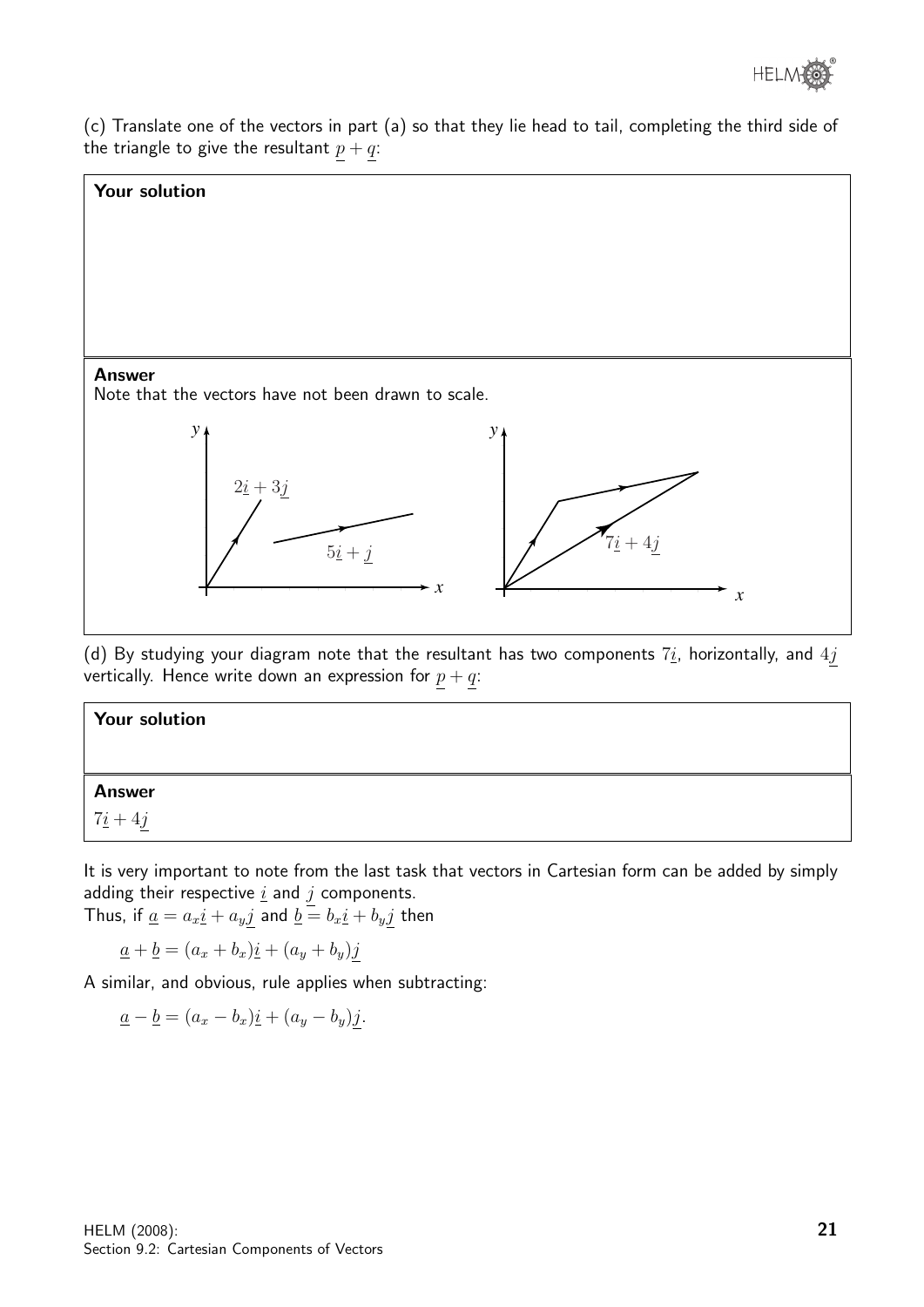



Now consider the special case when r represents the vector from the origin O to the point  $P(a, b)$ . This vector is known as the **position vector** of  $P$  and is shown in Figure 26.



Unlike most vectors, position vectors cannot be freely translated. Because they indicate the position of a point they are fixed vectors in the sense that the tail of a position vector is always located at the origin.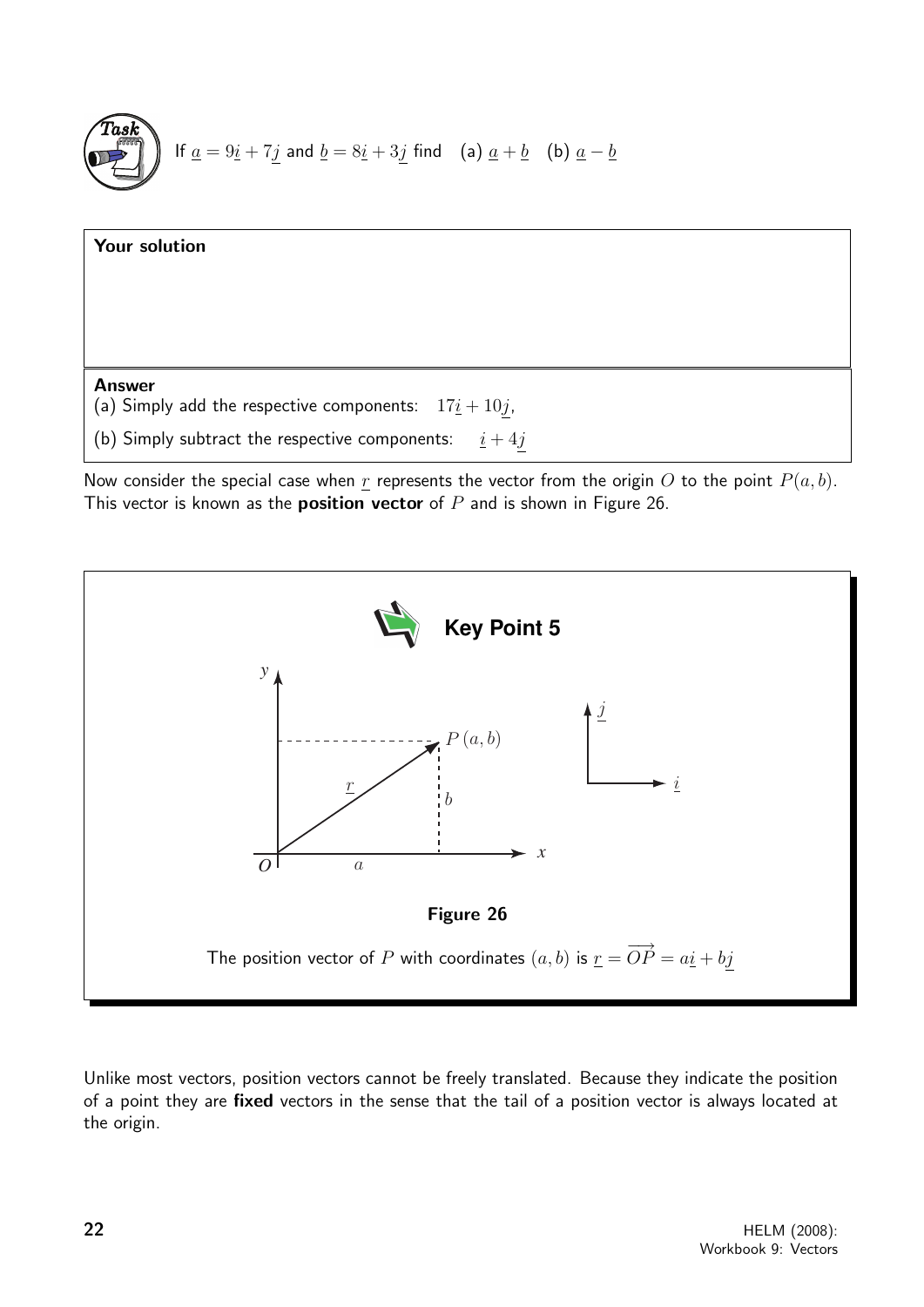# **Example 4**

State the position vectors of the points with coordinates

(a)  $P(2, 4)$ , (b)  $Q(-1, 5)$ , (c)  $R(-1, -7)$ , (d)  $S(8, -4)$ .

## Solution

(a)  $2\underline{i} + 4\underline{j}$ . (b)  $-\underline{i} + 5\underline{j}$ . (c)  $-\underline{i} - 7\underline{j}$ . (d)  $8\underline{i} - 4\underline{j}$ .

**Example 5** Sketch the position vectors  $\underline{r}_1 = 3\underline{i} + 4j$ ,  $\underline{r}_2 = -2\underline{i} + 5j$ ,  $\underline{r}_3 = -3\underline{i} - 2j$ .

### Solution

The vectors are shown below. Note that all position vectors start at the origin.



The **modulus** of any vector  $\underline{r}$  is equal to its length. As we have noted earlier, the modulus of  $\underline{r}$  is usually denoted by  $|\underline{r}|$ . When  $\underline{r} = a\underline{i} + b\underline{j}$  the modulus can be obtained using Pythagoras' theorem. If  $\underline{r}$  is the position vector of point  $P$  then the modulus is, clearly, the distance of  $P$  from the origin.

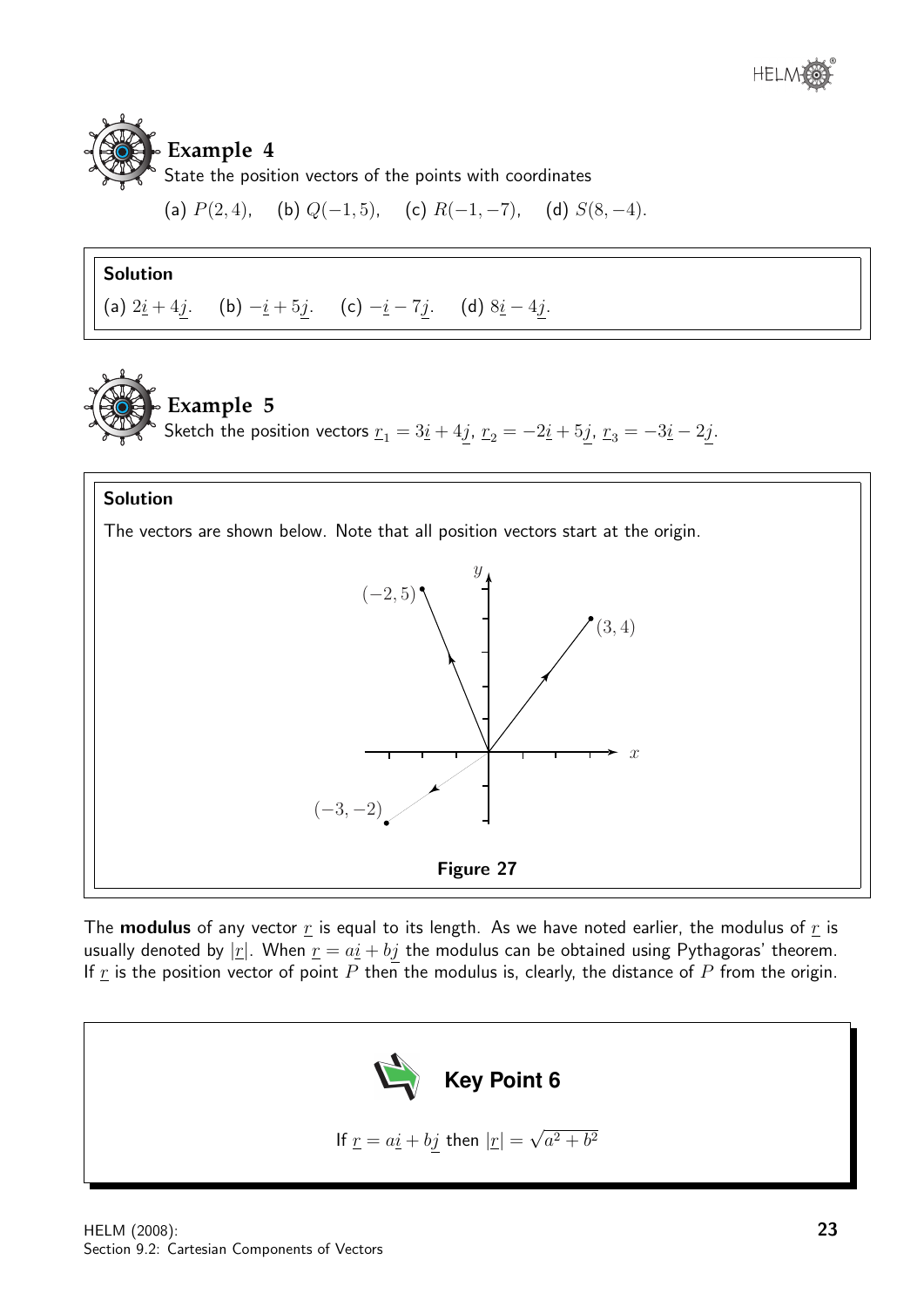

# Solution

(a) 
$$
|z_1| = |3\underline{i} + 4\underline{j}| = \sqrt{3^2 + 4^2} = \sqrt{25} = 5
$$
.  
\n(b)  $|z_2| = \sqrt{(-2)^2 + 5^2} = \sqrt{4 + 25} = \sqrt{29}$ .  
\n(c)  $|z_3| = \sqrt{(-3)^2 + (-2)^2} = \sqrt{9 + 4} = \sqrt{13}$ 



Point A has coordinates  $(3, 5)$ . Point B has coordinates  $(7, 8)$ .

(a) Draw a diagram which shows points A and B and draw the vectors  $\overrightarrow{OA}$  and  $\overrightarrow{OB}$ :



(b) State the position vectors of  $A$  and  $B$ :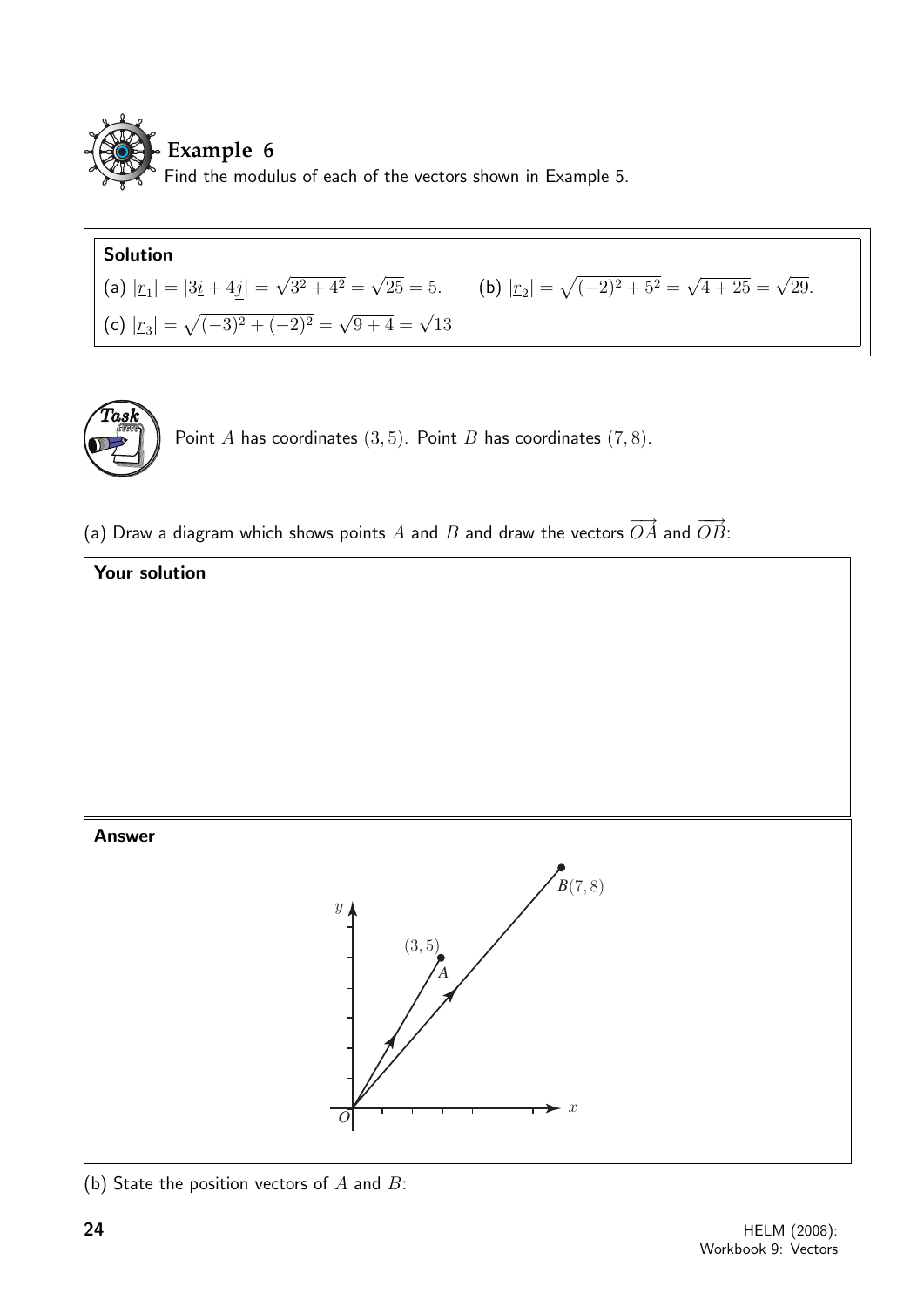

Your solution  $\overrightarrow{OA}$  =  $\overrightarrow{OB}$  =

Answer  $\overrightarrow{OA} = \underline{a} = 3\underline{i} + 5\underline{j}, \quad \overrightarrow{OB} = \underline{b} = 7\underline{i} + 8\underline{j}$ 

(c) Referring to your figure and using the triangle law you can write  $\overrightarrow{OA}+\overrightarrow{AB}=\overrightarrow{OB}$  so that  $\overrightarrow{AB} = \overrightarrow{OB} - \overrightarrow{OA}$ . Hence write down an expression for  $\overrightarrow{AB}$  in terms of the unit vectors i and j:

 $\overrightarrow{AB} = (7\underline{i} + 8\underline{j}) - (3\underline{i} + 5\underline{j}) = 4\underline{i} + 3\underline{j}$ 

(d) Calculate the length of  $\overrightarrow{AB} = |4\underline{i} + 3\underline{j}|$ :

Your solution

Your solution

Answer

Answer  $|\overrightarrow{AB}| = \sqrt{}$  $4^2 + 3^2 =$ √  $25 = 5$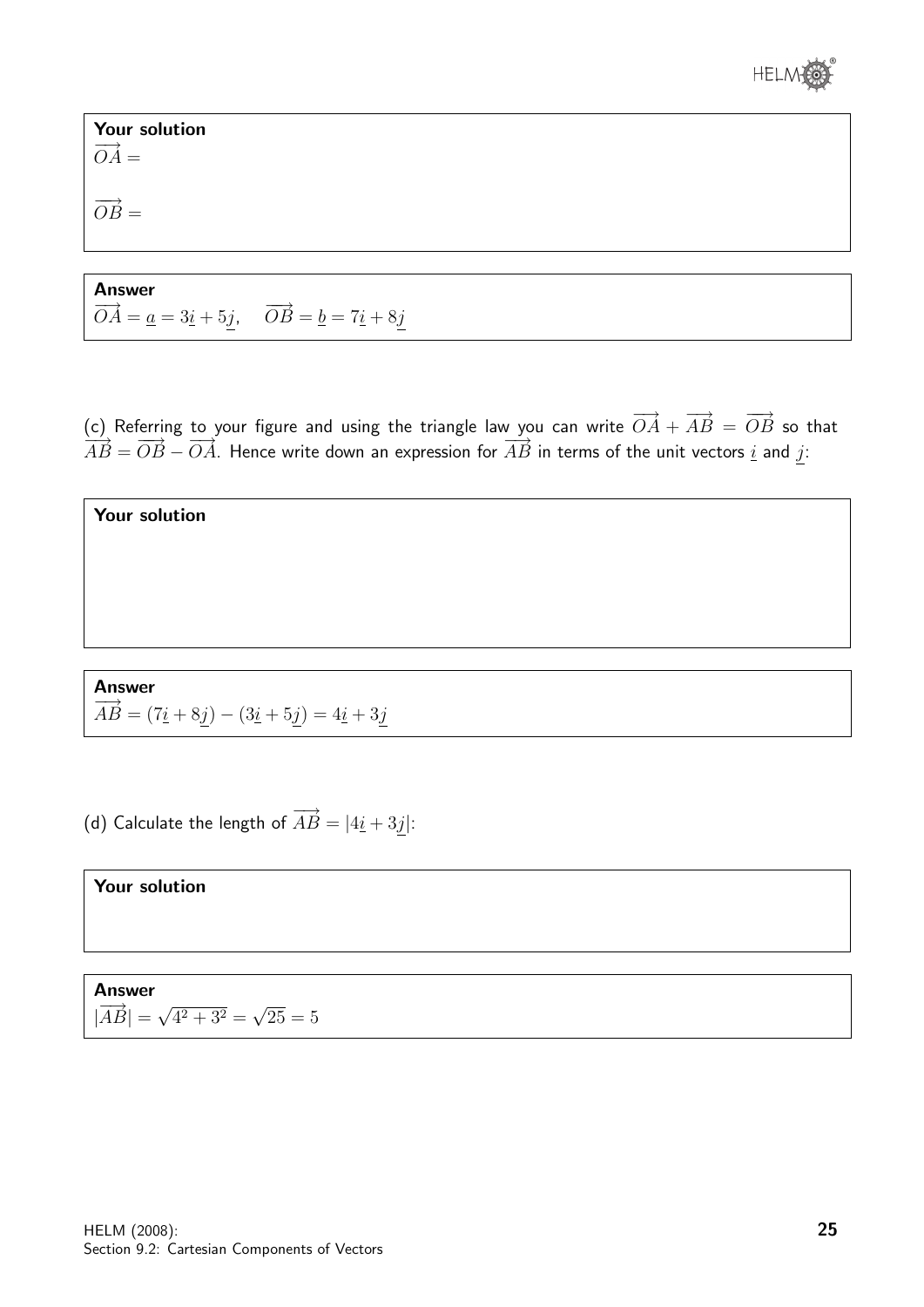#### **Exercises**

- 1. Explain the distinction between a position vector, and a more general free vector.
- 2. What is meant by the symbols  $\underline{i}$  and  $j$  ?
- 3. State the position vectors of the points with coordinates

(a)  $P(4, 7)$ , (b)  $Q(-3, 5)$ , (c)  $R(0, 3)$ , (d)  $S(-1, 0)$ 

4. State the coordinates of the point  $P$  if its position vector is:

(a)  $3i - 7j$ , (b)  $-4i$ , (c)  $-0.5i + 13j$ , (d)  $a i + bj$ 

5. Find the modulus of each of the following vectors:

(a) 
$$
\underline{r} = 7\underline{i} + 3\underline{j}
$$
, (b)  $\underline{r} = 17\underline{i}$ , (c)  $\underline{r} = 2\underline{i} - 3\underline{j}$ , (d)  $\underline{r} = -3\underline{j}$ ,  
(e)  $\underline{r} = a\underline{i} + b\underline{j}$ , (f)  $\underline{r} = a\underline{i} - b\underline{j}$ 

- 6. Point P has coordinates  $(7, 8)$ . Point Q has coordinates  $(-2, 4)$ .
	- (a) Draw a sketch showing vectors  $\overrightarrow{OP}, \overrightarrow{OQ}$
	- (b) State the position vectors of  $P$  and  $Q$ ,
	- (c) Find an expression for  $\overrightarrow{PQ}$ ,
	- (d) Find  $|\overrightarrow{PQ}|$ .

#### Answers

- 1. Free vectors may be translated provided their direction and length remain unchanged. Position vectors must always start at the origin.
- 2.  $i$  is a unit vector in the direction of the positive x-axis. j is a unit vector in the direction of the positive  $y$ -axis.

3. (a) 
$$
4\underline{i} + 7\underline{j}
$$
, (b)  $-3\underline{i} + 5\underline{j}$ , (c)  $3\underline{j}$ , (d)  $-\underline{i}$ .  
\n4. (a)  $(3, -7)$ , (b)  $(-4, 0)$ , (c)  $(-0.5, 13)$ , (d)  $(a, b)$   
\n5. (a)  $\sqrt{58}$ , (b) 17, (c)  $\sqrt{13}$ , (d) 3, (e)  $\sqrt{a^2 + b^2}$ , (f)  $\sqrt{a^2 + b^2}$ .  
\n6. (b)  $\overrightarrow{OP} = 7\underline{i} + 8\underline{j}$  and  $\overrightarrow{OQ} = -2\underline{i} + 4\underline{j}$ , (c)  $\overrightarrow{PQ} = -9\underline{i} - 4\underline{j}$ , (d)  $|\overrightarrow{PQ}| = \sqrt{97}$ .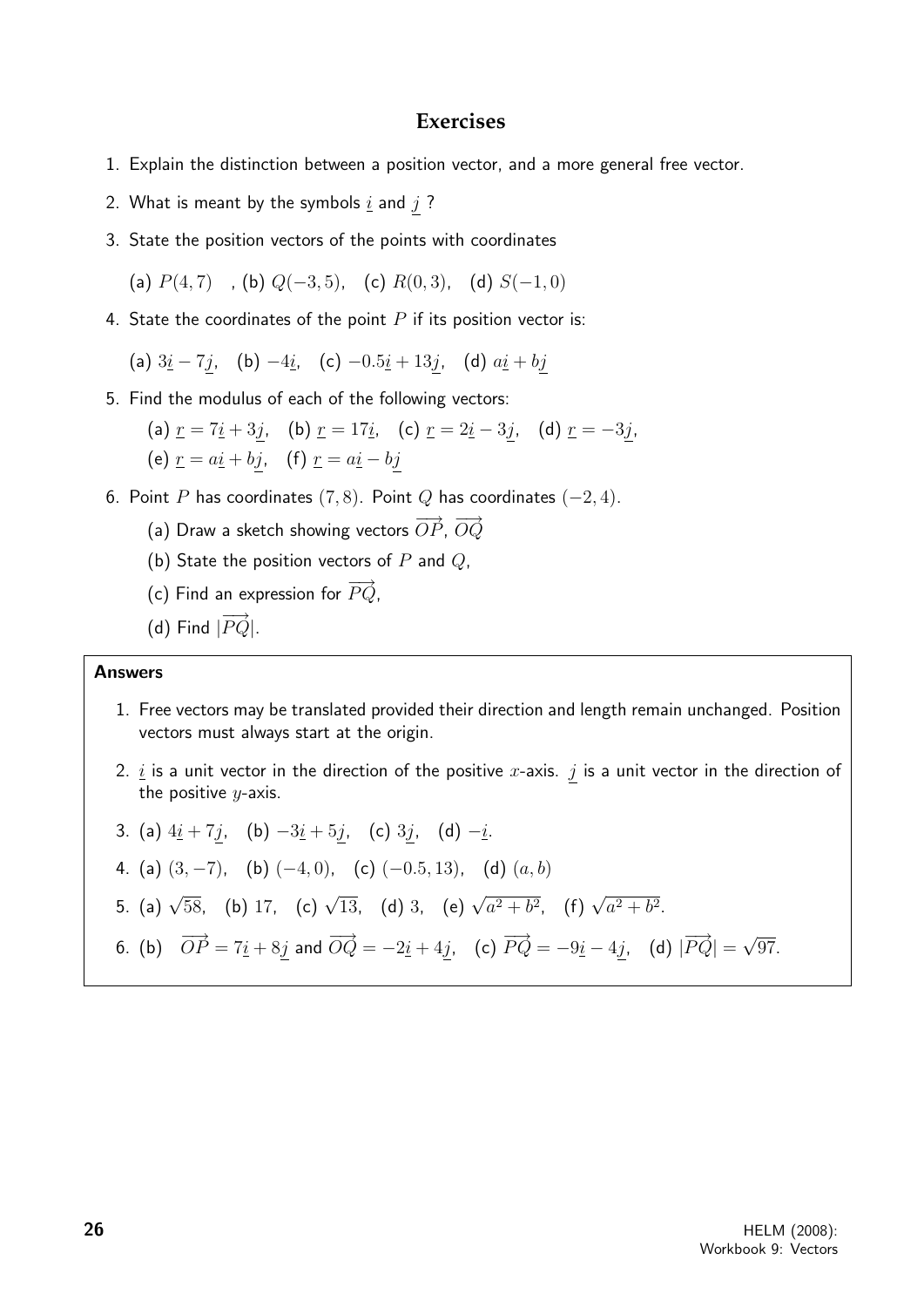

# **2. Three-dimensional coordinate frames**

The real world is three-dimensional and in order to solve many engineering problems it is necessary to develop expertise in the mathematics of three-dimensional space. An important application of vectors is their use to locate points in three dimensions. When two distinct points are known we can draw a unique straight line between them. Three distinct points which do not lie on the same line form a unique plane. Vectors can be used to describe points, lines, and planes in three dimensions. These mathematical foundations underpin much of the technology associated with computer graphics and the control of robots. In this Section we shall introduce the vector methods which underlie these applications.



#### Figure 28

Figure 28(a) shows a three-dimensional coordinate frame. Note that the third dimension requires the addition of a third axis, the  $z$ -axis. Although these three axes are drawn in the plane of the paper you should remember that we are now thinking of three-dimensional situations. Just as in two-dimensions the x and y axes are perpendicular, in three dimensions the  $x,y$  and z axes are all perpendicular to each other. We say they are **mutually perpendicular.** There is no reason why we could not have chosen the z-axis in the opposite direction. However, it is conventional to choose the directions shown in Figure 28(a).

Any point in the three dimensional space can be defined in terms of its  $x$ ,  $y$  and  $z$  coordinates. Consider the point P with coordinates  $(a, b, c)$  as shown in Figure 28(b). The vector from the origin to the point P is known as the position vector of P, denoted  $\overrightarrow{OP}$  or r. To arrive at P from O we can think of moving a units in the x direction, b units in the y direction and c units in the z direction. A unit vector pointing in the positive direction of the *z*-axis is denoted by  $k$ . See the Figure 28(c). Noting that  $\overrightarrow{OQ} = a\underline{i} + b\underline{j}$  and that  $\overrightarrow{QP} = c\underline{k}$  we can state

$$
\underline{r} = \overrightarrow{OP} = \overrightarrow{OQ} + \overrightarrow{QP}
$$

$$
= a\underline{i} + b\underline{j} + c\underline{k}
$$

We conclude that the position vector of the point with coordinates  $(a, b, c)$  is  $\underline{r} = a\underline{i} + b\underline{j} + c\underline{k}$ . (We might, for convenience, sometimes use a subscript notation. For example we might refer to the position vector  $\underline{r}$  as  $\underline{r} = r_x \underline{i} + r_y \underline{j} + r_z \underline{k}$  in which  $(r_x, r_y, r_z)$  have taken the place of  $(a, b, c)$ .)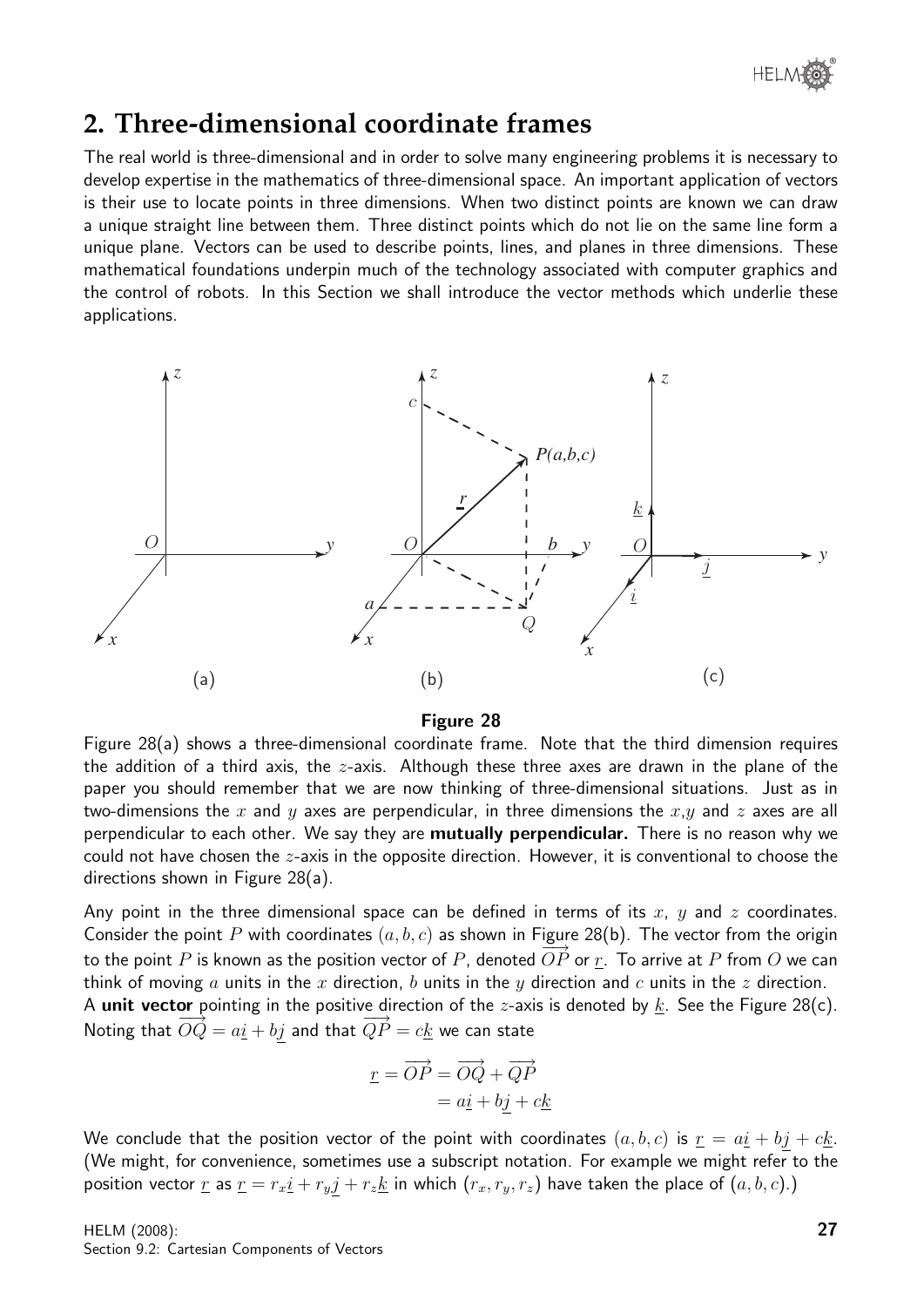

If  $P$  has coordinates  $(a, b, c)$  then its position vector is

$$
\underline{r} = \overrightarrow{OP} = a\underline{i} + b\underline{j} + c\underline{k}
$$



State the position vector of the point with coordinates  $(9, -8, 6)$ .

| <b>Your solution</b> |  |  |
|----------------------|--|--|
|                      |  |  |
| <b>Answer</b>        |  |  |
| $9i - 8j + 6k$       |  |  |

The modulus of the vector  $\overrightarrow{OP}$  is equal to the distance  $OP$ , which can be obtained by Pythagoras' theorem:





Find the modulus of the vector  $\underline{r} = 4\underline{i} + 2\underline{j} + 3\underline{k}$ .

| <b>Your solution</b>                                                       |  |
|----------------------------------------------------------------------------|--|
| <b>Answer</b>                                                              |  |
| $ \underline{r}  = \sqrt{4^2 + 2^2 + 3^2} = \sqrt{16 + 4 + 9} = \sqrt{29}$ |  |